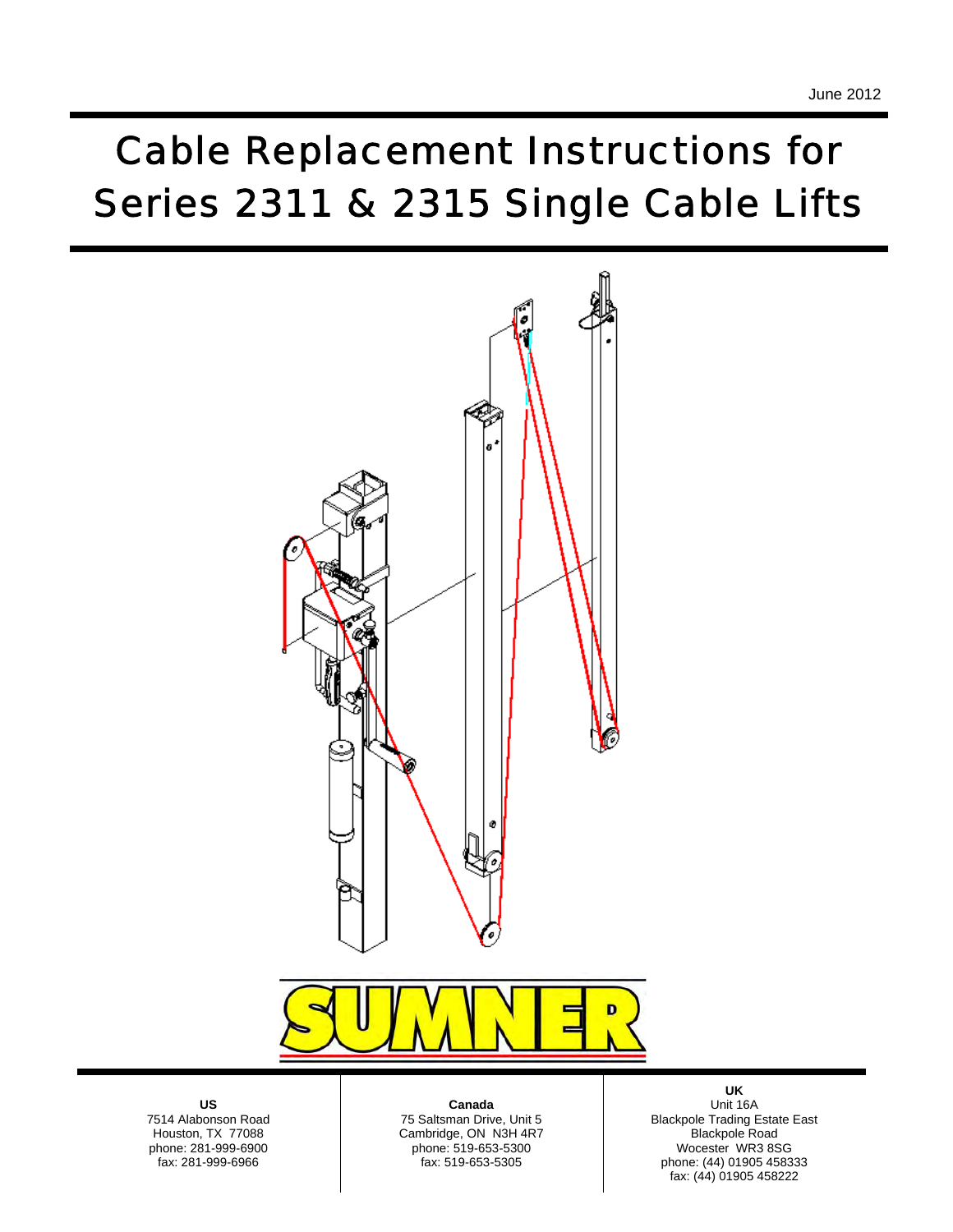

*Remove cradle and base from mast assembly. Lay down mast assembly on a solid level work surface.* 

*Step 2*





*Remove mast hold down assembly, (771055) screw and (772502) jam nut.* 

*Step 3*





*Remove (776042) screws and (784408) pulley guard.*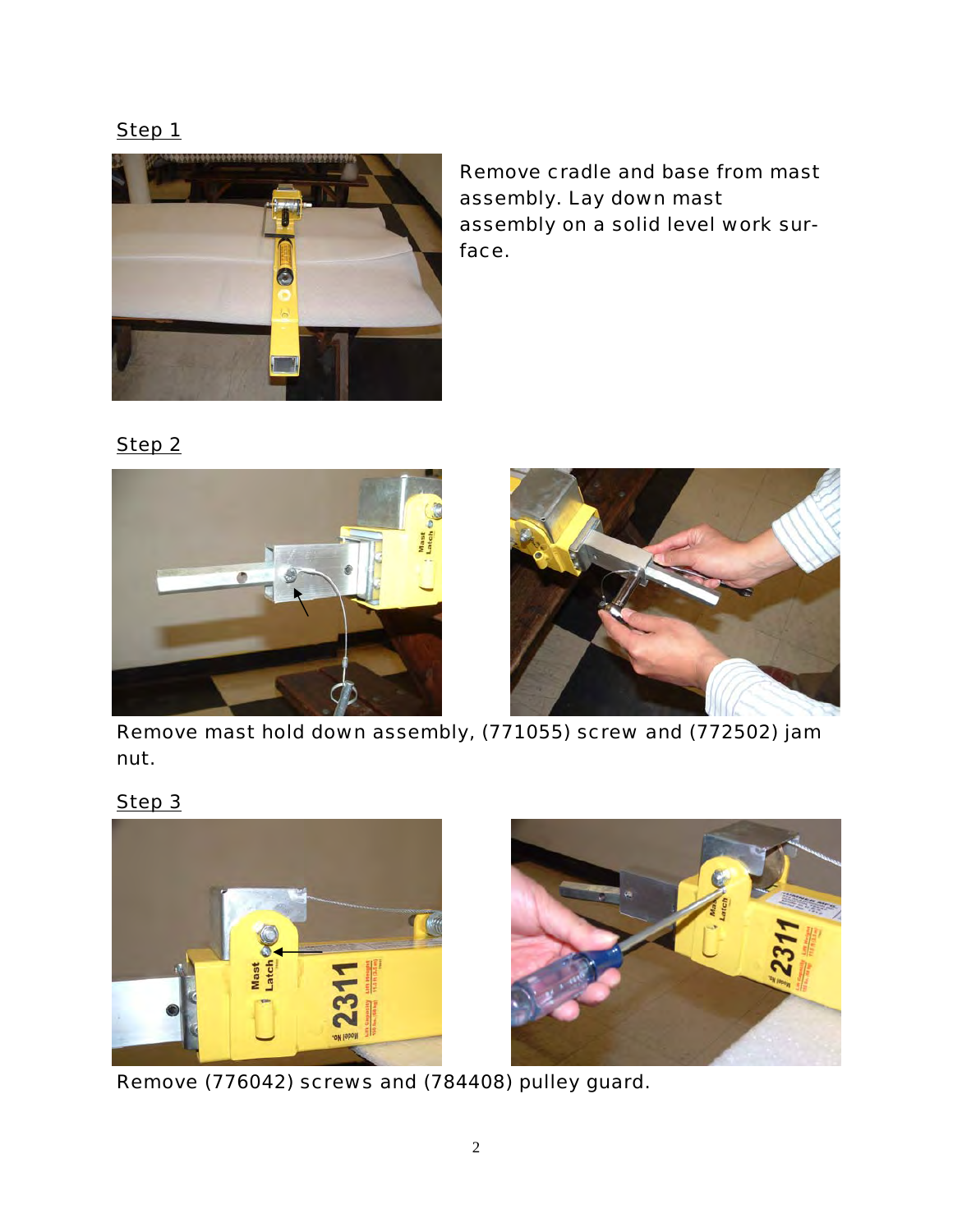



*Remove (776042) screws and (774428) winch cover.* 

*Step 5*





*Remove (776042) screw from winch drum and remove cable as shown.* 





*Remove top outer mast components as shown.*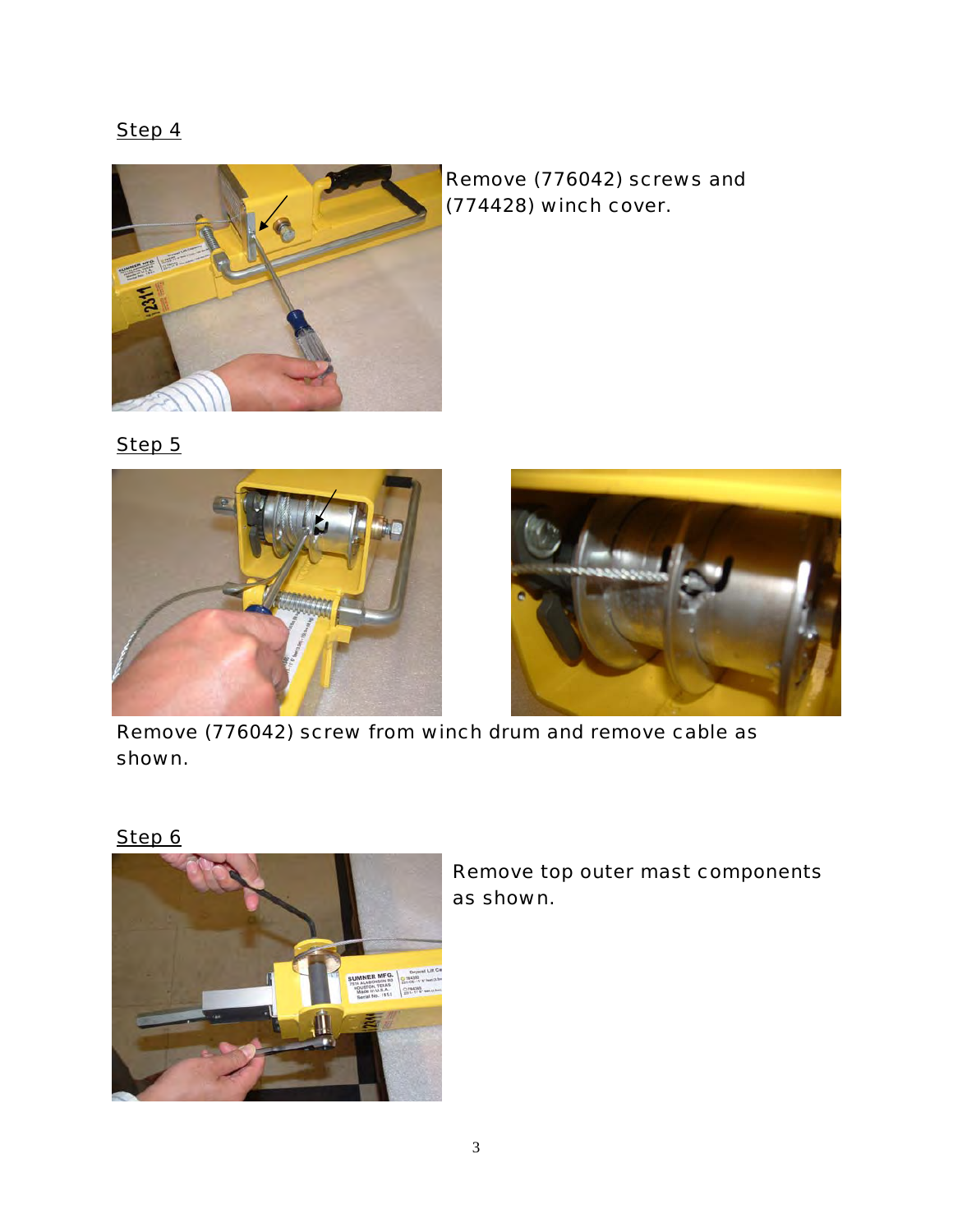*Remove (771044) screws and (784403) top cover from both sides of the center mast tube.* 



*Step 8*



*Remove center mast assembly from the bottom of the outer mast.* 

#### *Step 9*

*Remove the pulley and wear pad from the bottom of the center mast.* 

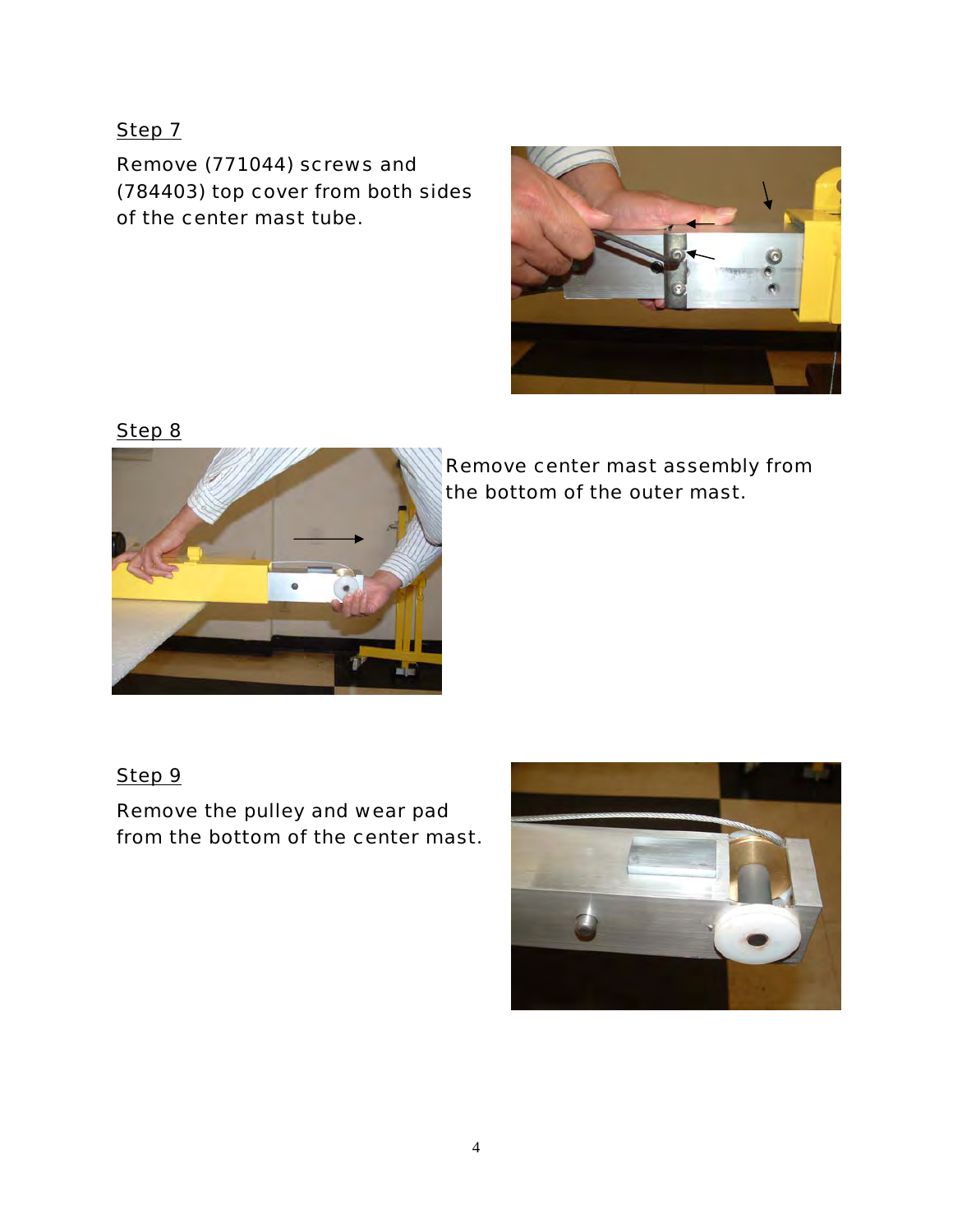



*Pull cable from the loop position to a strait position through the bottom of the center mast for easy removal of top mast assembly.* 





*Pull top mast assembly slightly out the bottom of the center mast as shown and remove all hardware.* 

# *Step 12*



*Remove top mast tube from center mast.*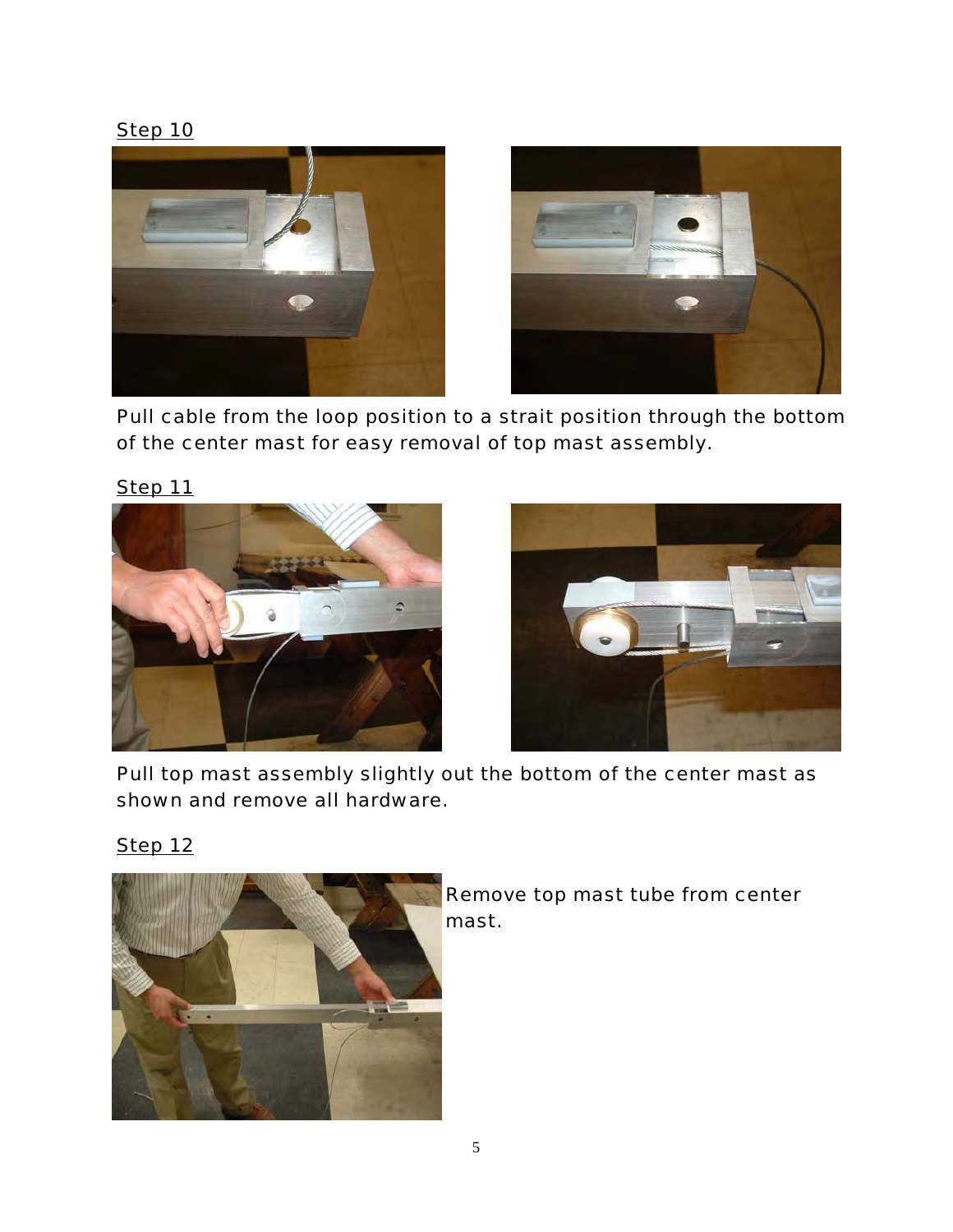*Step 13*



*Remove (784399) center mast pulley weldment and (784398) pulley bracket from center mast.* 

*Step 14*



*Lay down all mast sections on a solid level work surface. Make sure all components required to assemble the 2300 lift are at hand.* 

*Step 15*





*Replace the damage load line as shown. \*Make sure cable is attached to the pulley weldment in the correct hole location and loop the cable in the right direction for proper installation of the cable. (Make note of this position upon removal)*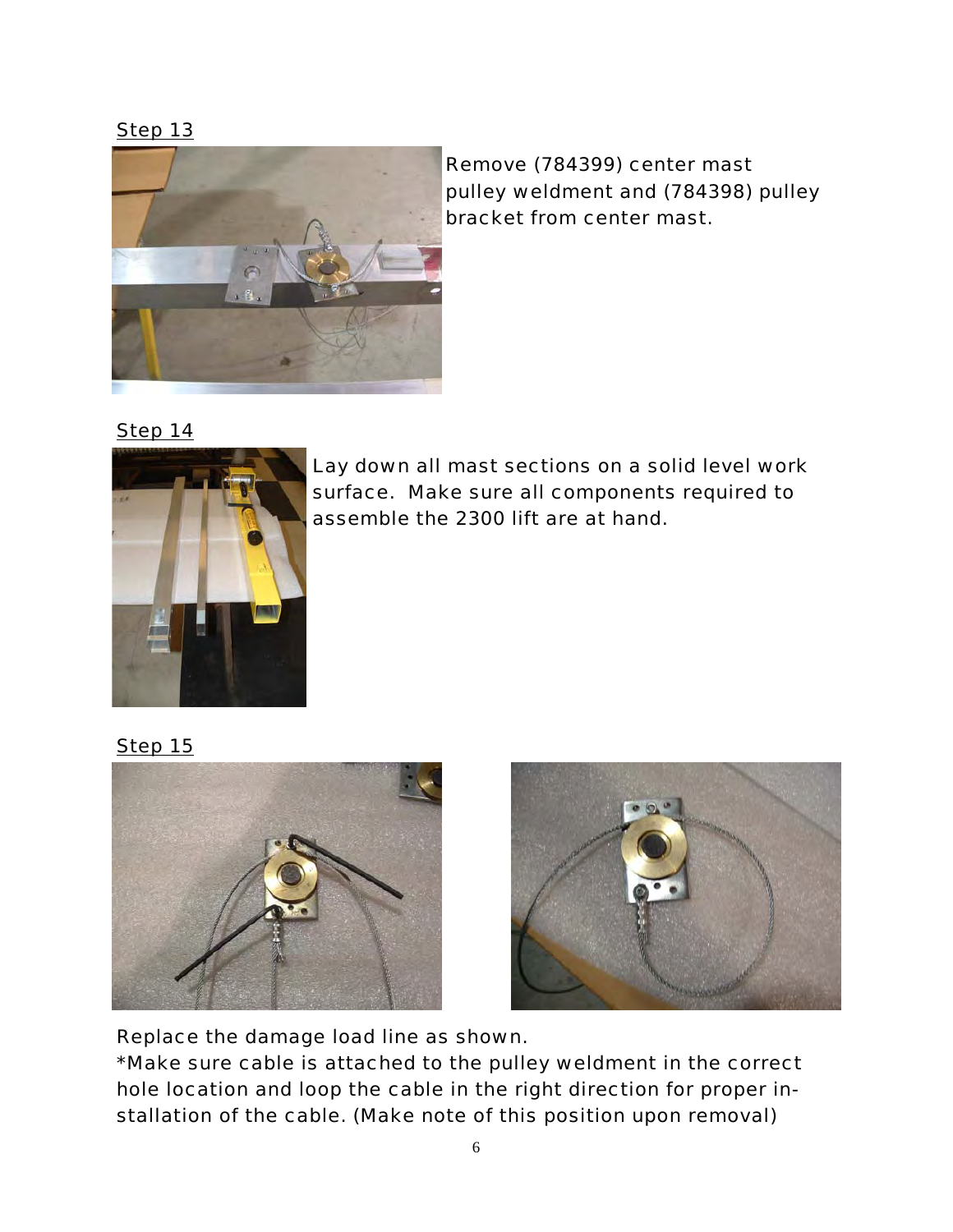*Step 16*



*Once cable is properly attach to the (784399) pulley weldment, give the cable the equal length of the center tube as shown.* 

*Step 17*







*Insert (784398) center mast pulley weldment on right side (working from the bottom) and (784398) pulley bracket in left side into the center mast tube as shown.*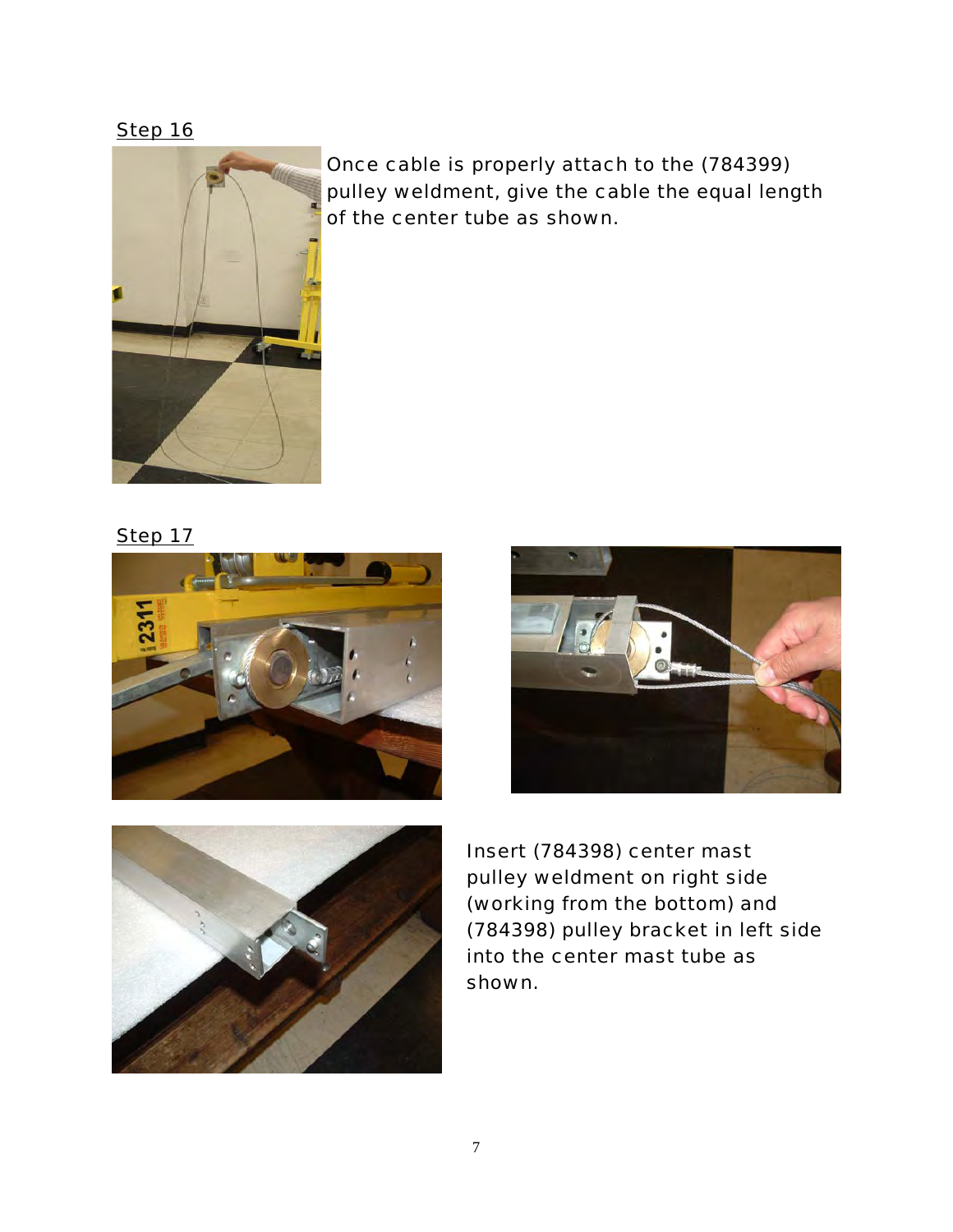*Step 18*



*Locate (771044) screws and secure the (784399) center mast pulley weldment and (784398) pulley bracket as shown. Use only one screw at this time.* 





*Straight cable as shown. Make sure cable is not tangle up inside the mast section.* 

*Step 20*



*Insert top mast tube into center mast tube as shown.*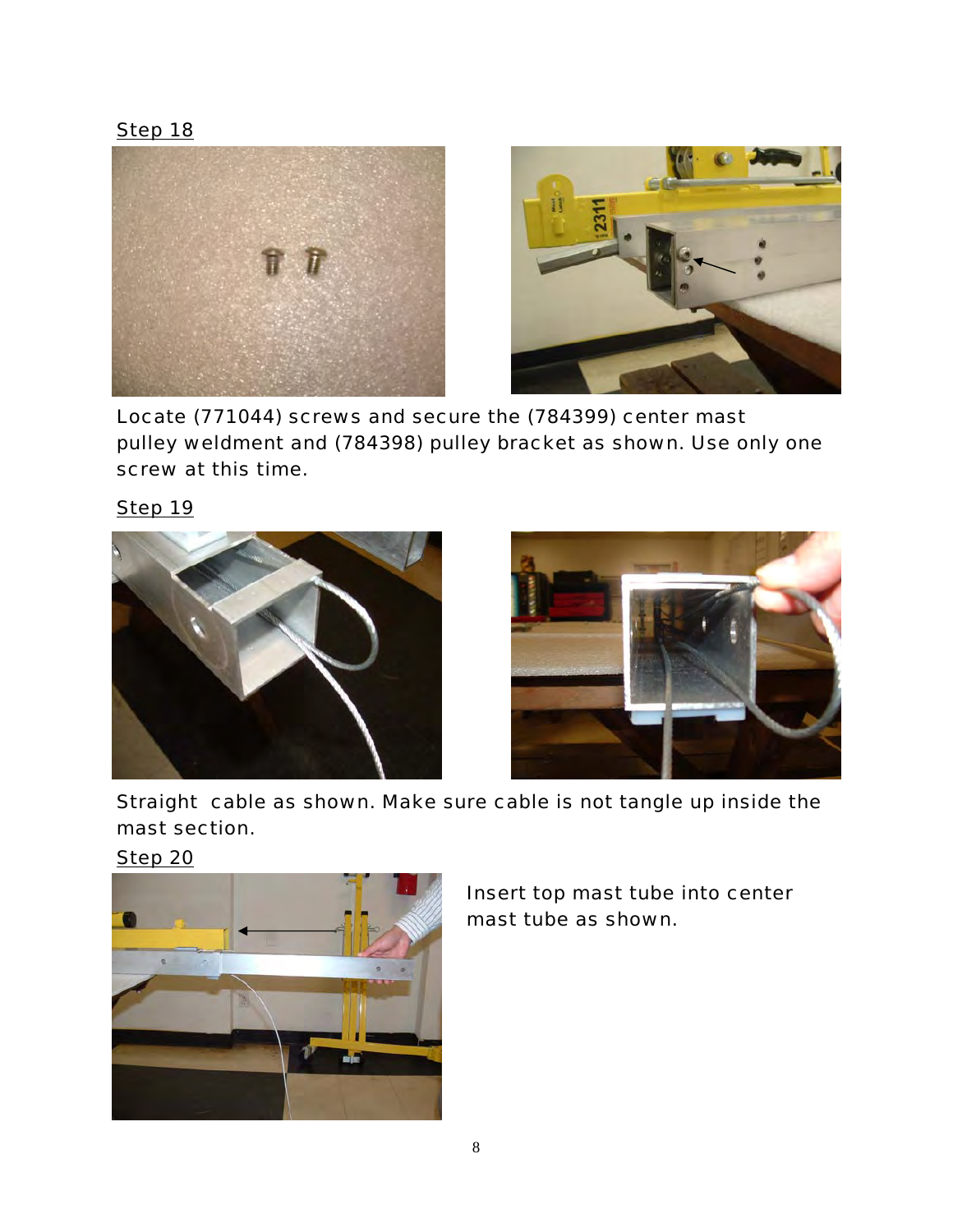*Step 21* 







*Locate (784412) top mast wear discs, (784391) 2 " pulley, (774041) dowel pin. Assemble components as shown.* 

*Step 22*





*Insert top mast assembly into center mast tube by pulling the cable and stop when the end of the top mast passes the second hole of the center mast tube.* 

*\*Top mast should enter the center mast with ease, if there is stiffness check the cable and components for correct installation.*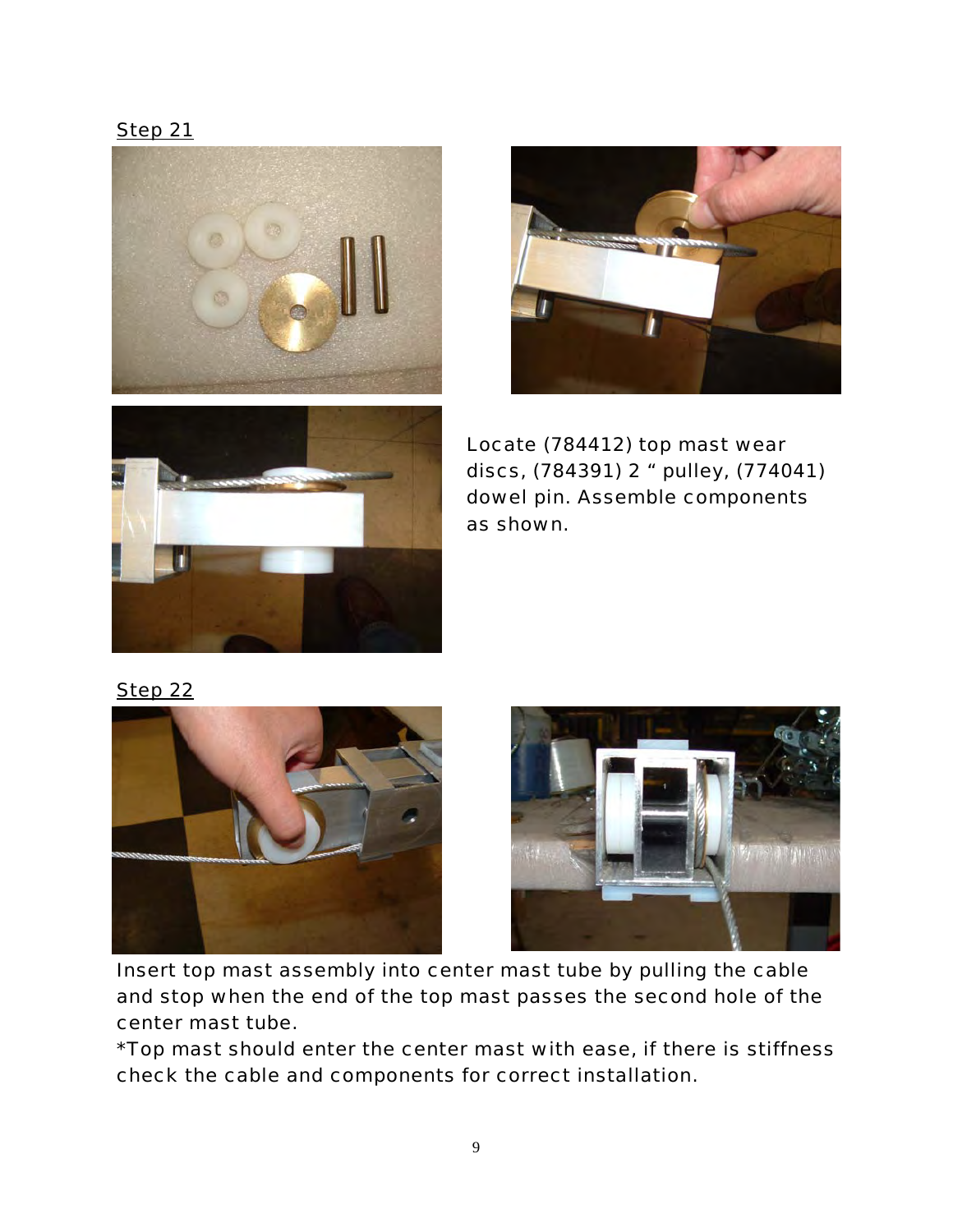*Step 23*



*Insert and loop cable through the center mast slot as shown.* 



*Locate (784404) center mast wear discs, (784390) 2-1/4" pulley, (774043) dowel pins and (784447) 1-5/8" pulley spacer. Assemble components as shown.*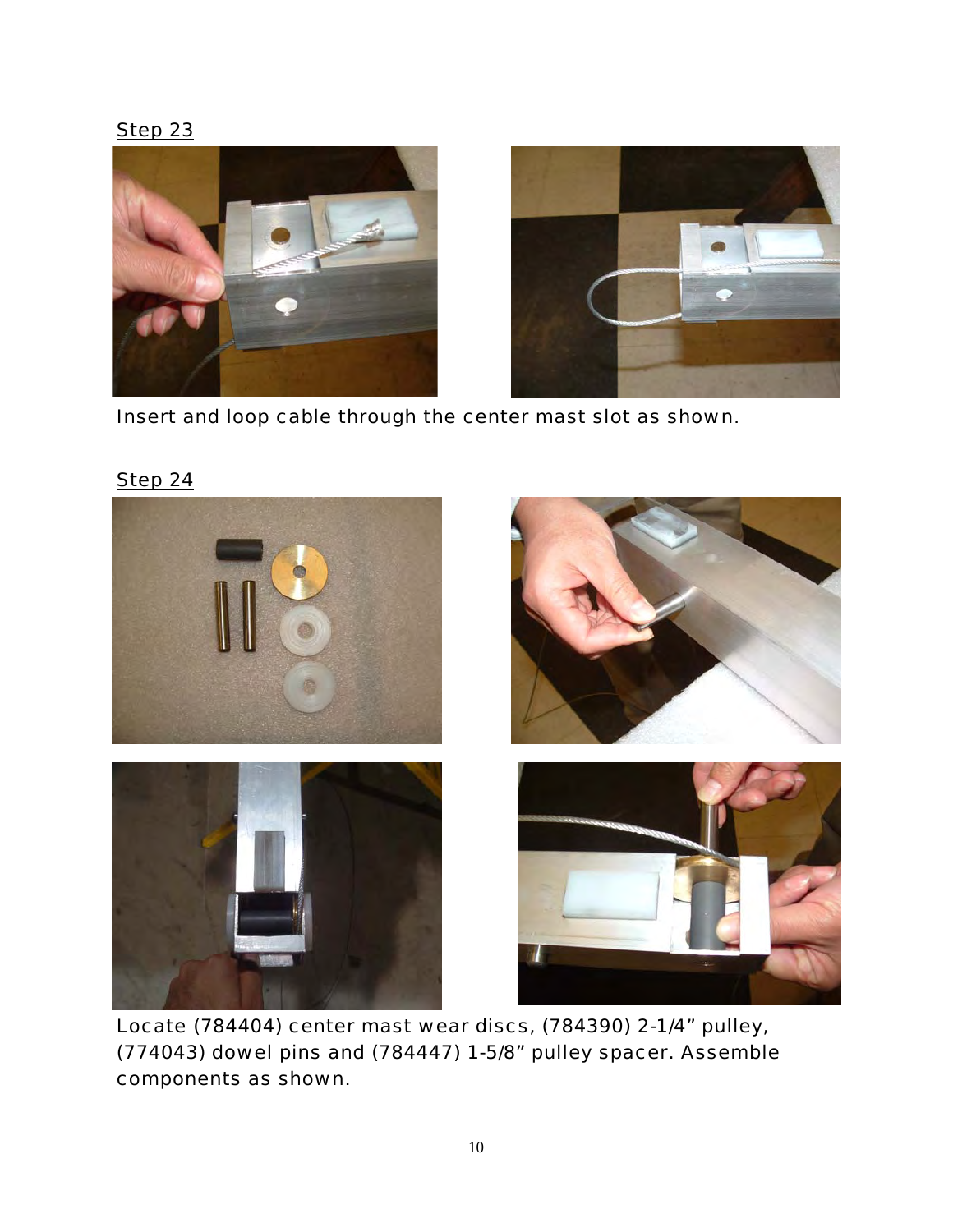*Remove (771044) both screws on both sides from center mast tube.* 

*Step 26*





*Insert (774452) wear pads into slots on both sides as shown.* 

*Step 27 Insert center mast assembly into the bottom of the outer mast weldment.* 

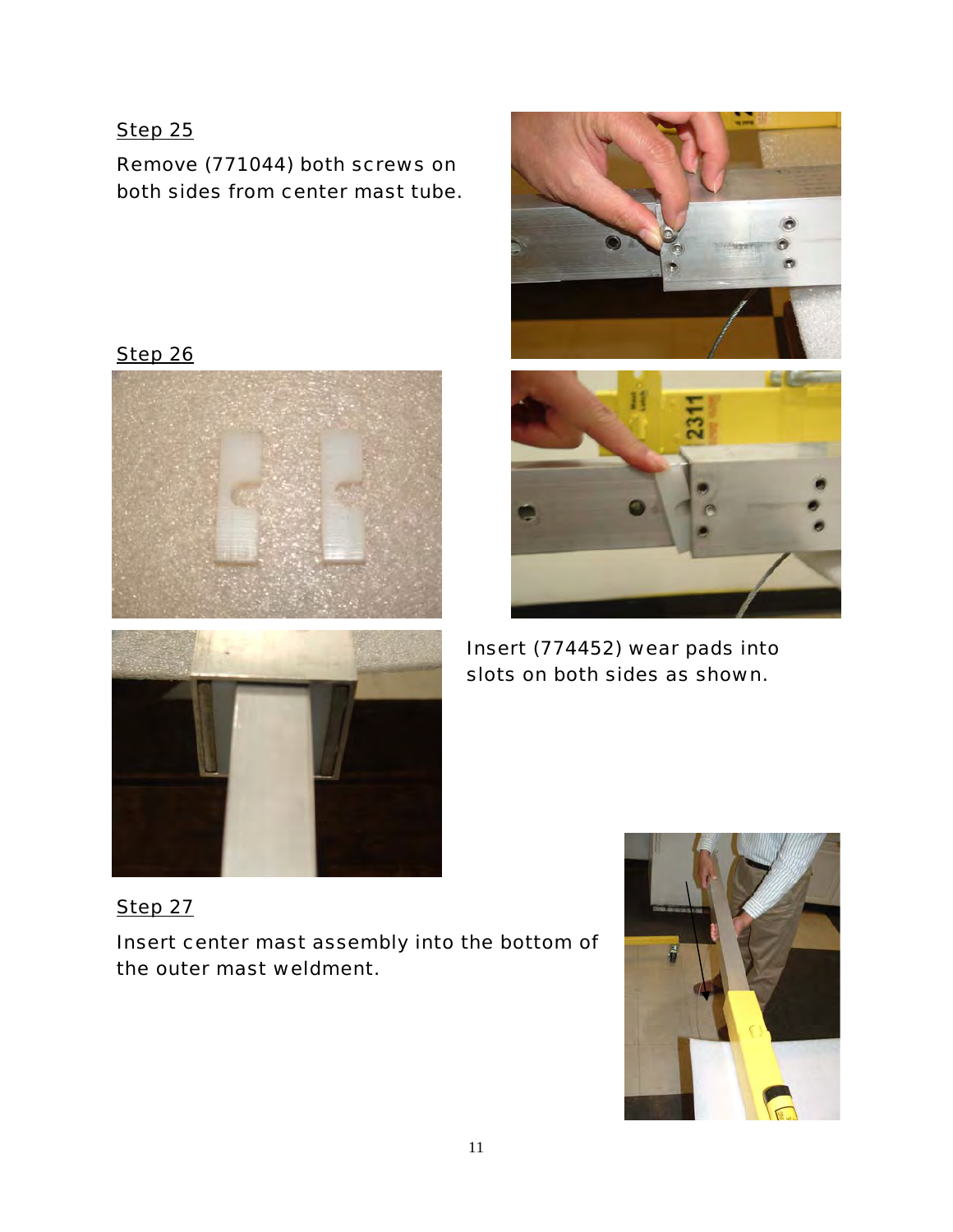

*Insert end of cable through the outer mast weldment as shown. \*Feed the cable all the way to the top of the outer mast.* 





*Locate (771044) screws, (773550) 1/4 lock washers, (784403) top covers and assemble them in both sides of center mast as shown. \*The lock washer goes on the single screw circled. This screw must be in the correct position for proper operation.*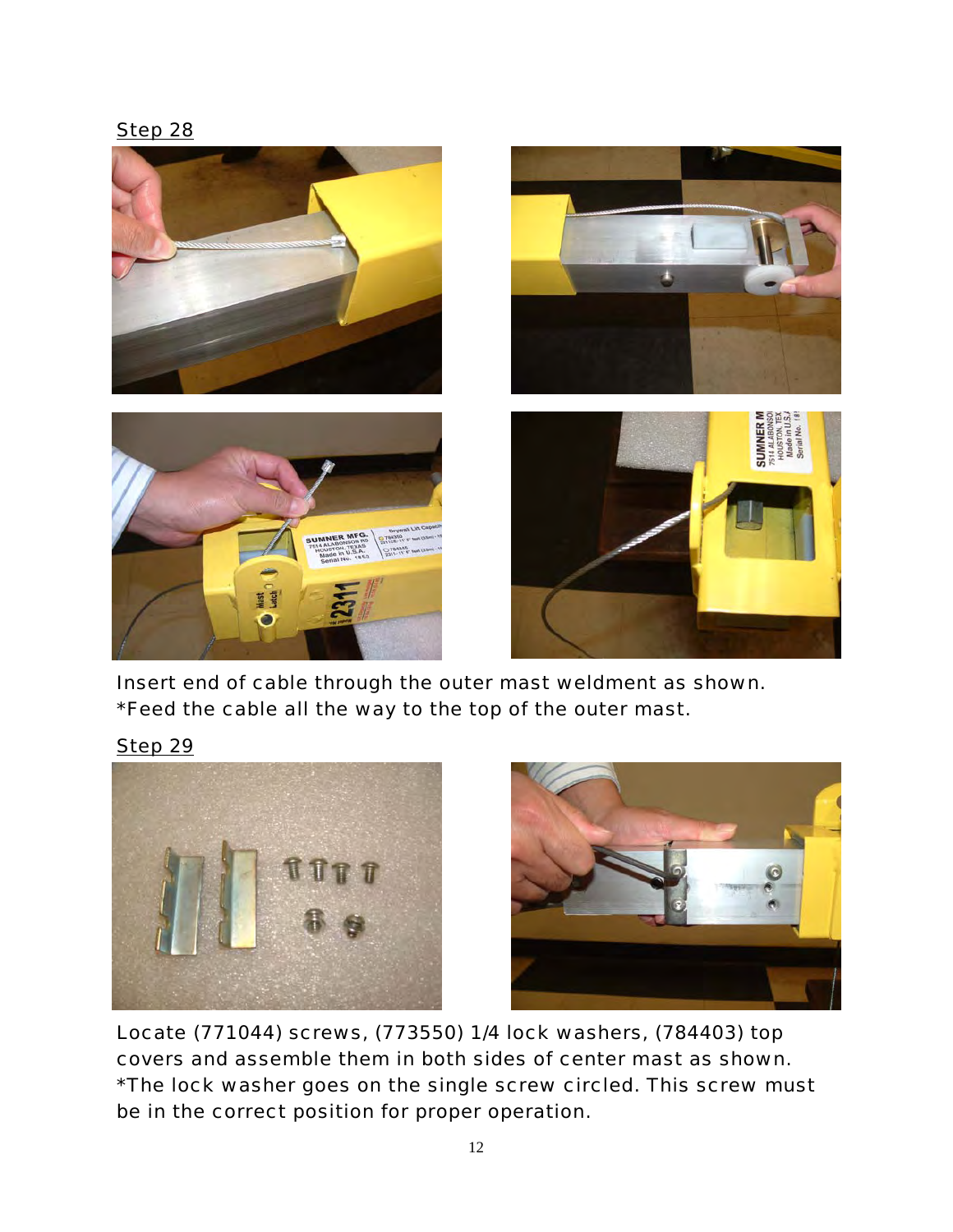



*Locate (772355) 3/8 lock nut, (771137) screw, (784394) 1/2" pulley spacer, (784390) 2-1/4" pulley, (784446) 2" spacer and assemble has shown.* 

*Step 31*





*Insert cable in drum and secure with (776042) screw as shown. \*Once cable is secure wind the excess cable on the drum.* 







*Locate (784408) pulley guard, (776042) screws and assemble as shown.*